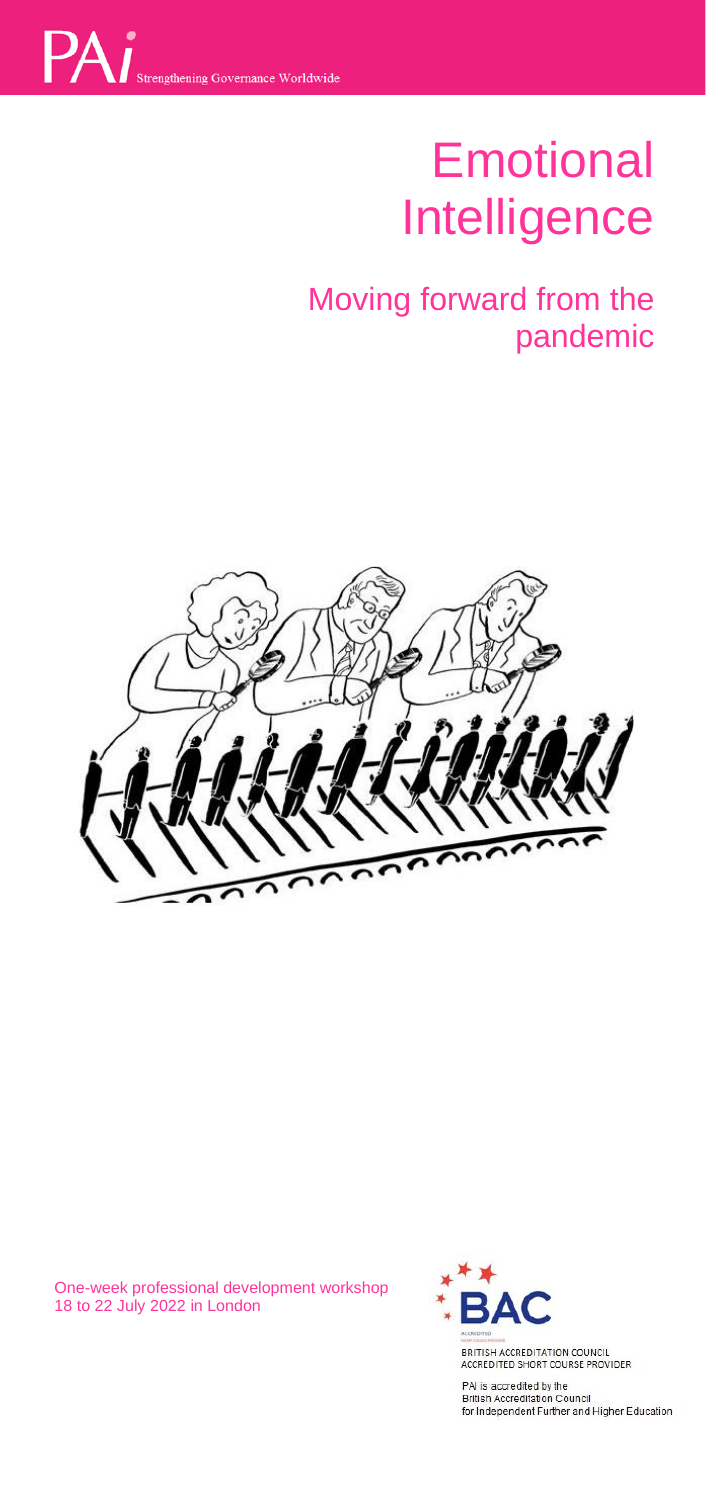#### **About the workshop**

This workshop focuses on the importance of people – and dealing with the turbulence of the world since the inception of the COVID-19 pandemic. At the heart of all good organisations is its people. Understanding yourself and others is not just desirable but essential as we adapt to a rapidly changing world impacted by the COVID-19 pandemic. Turbulent times call for emotionally intelligent leaders and this workshop will equip you with a range of invaluable skills to deal with understanding behaviour, managing mood, stress and conflict to optimise performance of individuals and teams.

Using and developing Emotional Quotient (EQ) and Intelligence Quotient (IQ) together remains key to successful leadership, management and people in a continually volatile, uncertain, complex and ambiguous (VUCA) world. You will be able to identify clearly what EQ is, why it is important and how it can be developed. You will develop EQ skills so as to understand how your own emotions (intrapersonal) impact on relationships (interpersonal). You will explore how to manage conflict, deal with stressful situations and make good decisions when engaging with other people.

# **Who is the workshop for?**

The workshop is for anyone who wants to understand themselves and others better, particularly reflecting on how the pandemic has impacted on us as people. It has great benefit for leaders, managers, human resources professionals and anyone who has a job role where interactions with others is critical to success. The workshop is equally relevant to public and private sectors, NGOs and international organisations.

#### **How participants will benefit**

The workshop is designed to enable you to:

- Gain an insight into EQ, what it is and how you can use it to benefit yourself, your colleagues and your organisation during times of turbulence such as the COVID-19 pandemic
- Develop self-awareness and self-management of personal emotions
- Explore ways to advance personal EQ,
- including tools to manage conflict effectively • Understand the consequences of behaviour
- and weigh decisions before action • Recognise emotions in others and respond to them to inspire high performance and achieve better results.

# **What the workshop will cover**

The workshop will explore how EQ can be used to improve well-being, emotional and social functioning and performance.

It covers the five 'realms' of EQ:

- Self-perception
- Self-expression
- **Interpersonal**
- Decision-making
- Stress management

I will also give you practical tools to manage conflict effectively.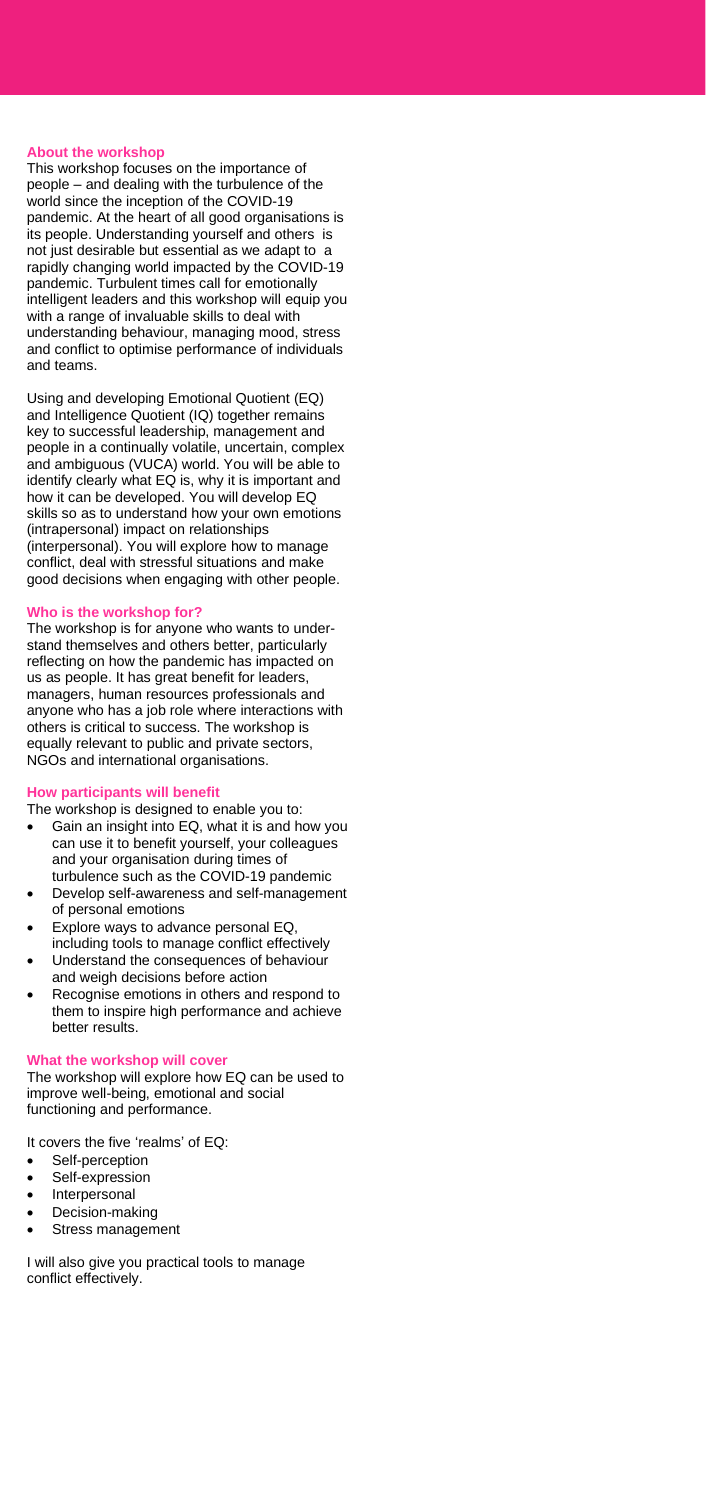#### **Programme outline**

|                    | <b>AM</b>                                                                                                                                                                                                                     | <b>PM</b>                                                                                                                                                                                                          |
|--------------------|-------------------------------------------------------------------------------------------------------------------------------------------------------------------------------------------------------------------------------|--------------------------------------------------------------------------------------------------------------------------------------------------------------------------------------------------------------------|
| Day 1              | Welcome and introductions<br>Introduction to the concept of EQ<br>The wheel of EQ:<br>exploring the five "Realms" and fifteen<br>sub-scales                                                                                   | Realm 1: Self-perception:<br>concerned with the 'inner self'<br>We will explore:<br>Self-regard: mood mapping<br>Self-actualisation<br><b>Emotional self-awareness</b><br>$\bullet$                                |
| Day 2              | Realm 2: Self-expression:<br>deals with the way we face the world<br>We will explore:<br>Independence<br>$\bullet$<br>Assertiveness<br>$\bullet$<br>• Emotional expression                                                    | Realm 2: Self-expression continued<br>We will explore:<br>Emotional expression<br>Behavioural styles<br>٠<br>• Style adaption                                                                                      |
| Day <sub>3</sub>   | Realm 3: Interpersonal:<br>people skills, and the ability to interact<br>and get along<br>We will explore:<br>Interpersonal relationships<br>٠<br>Empathy: conflict styles<br>$\bullet$<br>Social responsibility<br>$\bullet$ | Realm 4: Decision-making:<br>how to use emotion to make optimal choices<br>We will explore:<br>• Problem-solving: Situation, Options,<br>Consequence, Solution (SOCS)<br><b>Reality testing</b><br>Impulse control |
| Day $\overline{4}$ | Realm 5: Stress management:<br>ability to withstand stress without<br>negativity<br>We will explore:<br>Flexibility<br>$\bullet$<br>Stress tolerance<br>Optimism: Permanent, Pervasive,<br>$\bullet$<br>Person - the 3 Ps     | Realm 5: Stress management continued<br>We will explore:<br>• Stress: identifying triggers, signs and<br>maladaptive coping<br>Tools of adaptive strategies                                                        |
| Day 5              | How EQ can be developed<br>٠<br>Preparing action plans<br>presentation of actions plans                                                                                                                                       | Review and evaluation of the workshop<br>Presentation of certificates of attendance                                                                                                                                |

We reserve the right to change the programme if necessary.

# **Workshop Director**

The Workshop Director will be Mel Owers.

Mel had a highly successful career in the UK Civil Service up until 2011, where he held the role of HR and Organisational Development Manager. Since then he has operated as an independent consultant, management trainer, assessor and business coach. He is a qualified HR professional of over twenty years with a wide range of both strategic and operational business experience. He is a very experienced trainer who has extensive expertise in leadership, management and interpersonal skills training. Mel has used this experience to support a wide range of leaders from Europe, Africa, Asia and the Middle-East.

Mel is an excellent communicator who makes training participative and engaging. He is a Chartered Fellow of the Chartered Institute of Personnel and Development (CIPD) and has a Certificate in the Psychology of Management. Mel is qualified in coaching psychometrics and frequently uses them as part of leadership development. In 2012, he became a CIPD Experience Assessor and has since assessed a range of HR Directors. In 2015, he led the assessment of a large organisation's HR function in the United Arab Emirates. Due to his business credibility, he was also asked to speak at a leadership conference about emotional intelligence alongside Nick Clegg, a Member of the UK Parliament and former Deputy Prime Minister.

#### **How to apply**

Please complete the PAI application form online via our website: **[https://public-admin.co.uk/booking-form/.](https://public-admin.co.uk/booking-form/)** 

You can also complete our hard copy application form. Please contact us at **[pai@public](mailto:pai@public-admin.co.uk)[admin.co.uk](mailto:pai@public-admin.co.uk)** to obtain a copy. Once completed return to Amanda Anderson, Programme Manager, at the same email address.

If you would like to discuss this workshop, any of our other international workshops or our consultancy services, please contact Claire Cameron, Director.

We also have extensive experience of designing tailor-made training (from one day to two or three weeks) which can be run in your own country or in the UK to meet the specific needs of groups or individuals at all levels within your organisation. Please contact us if you would like further information.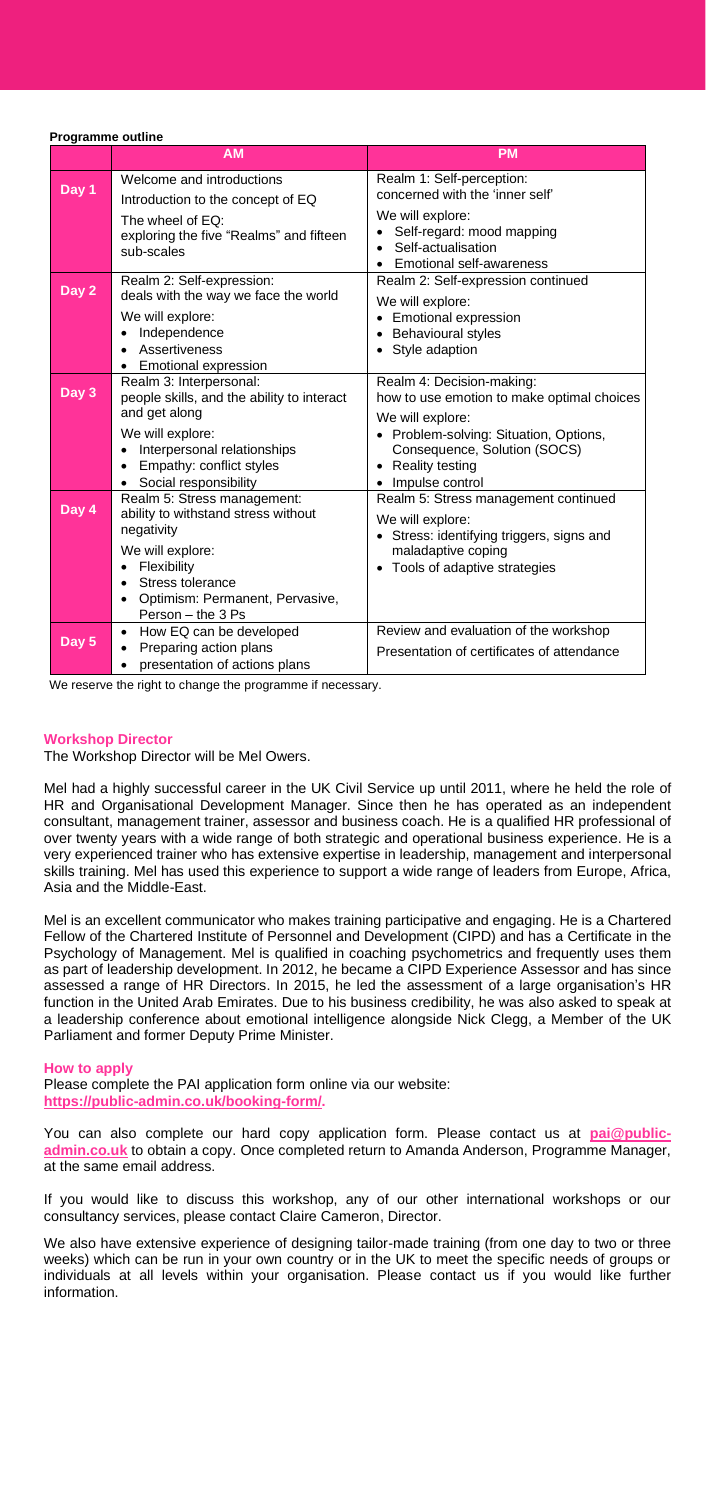## **Language**

The workshop is conducted in English. You will need to have a good working knowledge of the language.

#### **Location and arrival arrangements**

The workshop is based mainly in central London. We can arrange travel to and from one of the London airports into central London if you let us have your flight arrival details in good time. The cost of airport transfers is included in the fee.

#### **Fees**

The fee for the workshop will be £2,315. It includes tuition, travel to and from the airport in London, travel on scheduled visits which form part of the programme<sup>1</sup>, presentation material and other documentation. It also includes as Android tablet for you to use during the workshop and take home with you for future reference and follow up. We provide a light lunch and refreshments during each working day as part of the fee.

#### **Other costs**

Airfares and daily travel to and from the workshop venue are not included. Our workshops are non-residential and you are responsible for your accommodation costs. We can help you with booking hotel accommodation so please let us know if you would like us to advise you or make a reservation. We suggest that you should allow approximately £160 per day for a modest standard of hotel (for example, three-star), local travel in the UK, meals (apart from a light lunch on working days) and other incidental expenses.

#### **Value Added Tax**

We do not have to charge UK Value Added Tax (VAT) if you can provide written confirmation from your government or is accredited representative that you are "employed by the government in furtherance of its sovereign activities." In all other cases, we will have to charge VAT (currently 20%) in addition to the fee.

#### **Ways to pay**

You, or your government agency, can pay by bank transfer or by cheque, made payable to Public Administration International. We also accept payment by credit or debit card but there is a surcharge for this way of paying. Please contact us if you would like to pay by credit or debit card.

# **Discounts**

We offer a 10% reduction on the full tuition fee if we receive payment no later than 28 days before the first day of the workshop. If we receive payment after that, we will charge the tuition fee.

#### **Cancellation**

If you have to cancel your booking, you must let us know in writing and we will acknowledge in writing your cancellation. For cancellations received up to 29 days before the start of the workshop we will refund the tuition fee, minus a charge of £200 to cover our administration costs. For cancellations received within 28 days of the start of the workshop, we will charge the full tuition fee. If you have paid the tuition fee and have subsequently been refused a visa to enter the UK, we will refund the tuition fee, minus a charge of £200 to cover our administration costs, providing you send us the original letter from the British High Commission/Embassy confirming refusal of a visa and providing you have not entered the UK.

# **Substitutions and transfers**

If you have booked a place on a workshop and are not able to attend, we will accept an appropriate substitute at any time without penalty, but our normal terms and conditions will apply. Also, it is possible to transfer to a future workshop, but only one transfer is permitted. Please get in touch with us and we will advise you about transfers.

*Please see our website for our full terms and conditions. If you prefer a hard copy of our full terms and conditions, please let us know.*

*[http://www.public-admin.co.uk/terms-and](http://www.public-admin.co.uk/terms-and-conditions-for-booking/)[conditions-for-booking/](http://www.public-admin.co.uk/terms-and-conditions-for-booking/)*

#### **Insurance**

We advise you to arrange travel and health insurance cover before you leave your home country.

<sup>&</sup>lt;sup>1</sup>Travel to and from the airport in London and on scheduled visits in the programme are provided at cost.